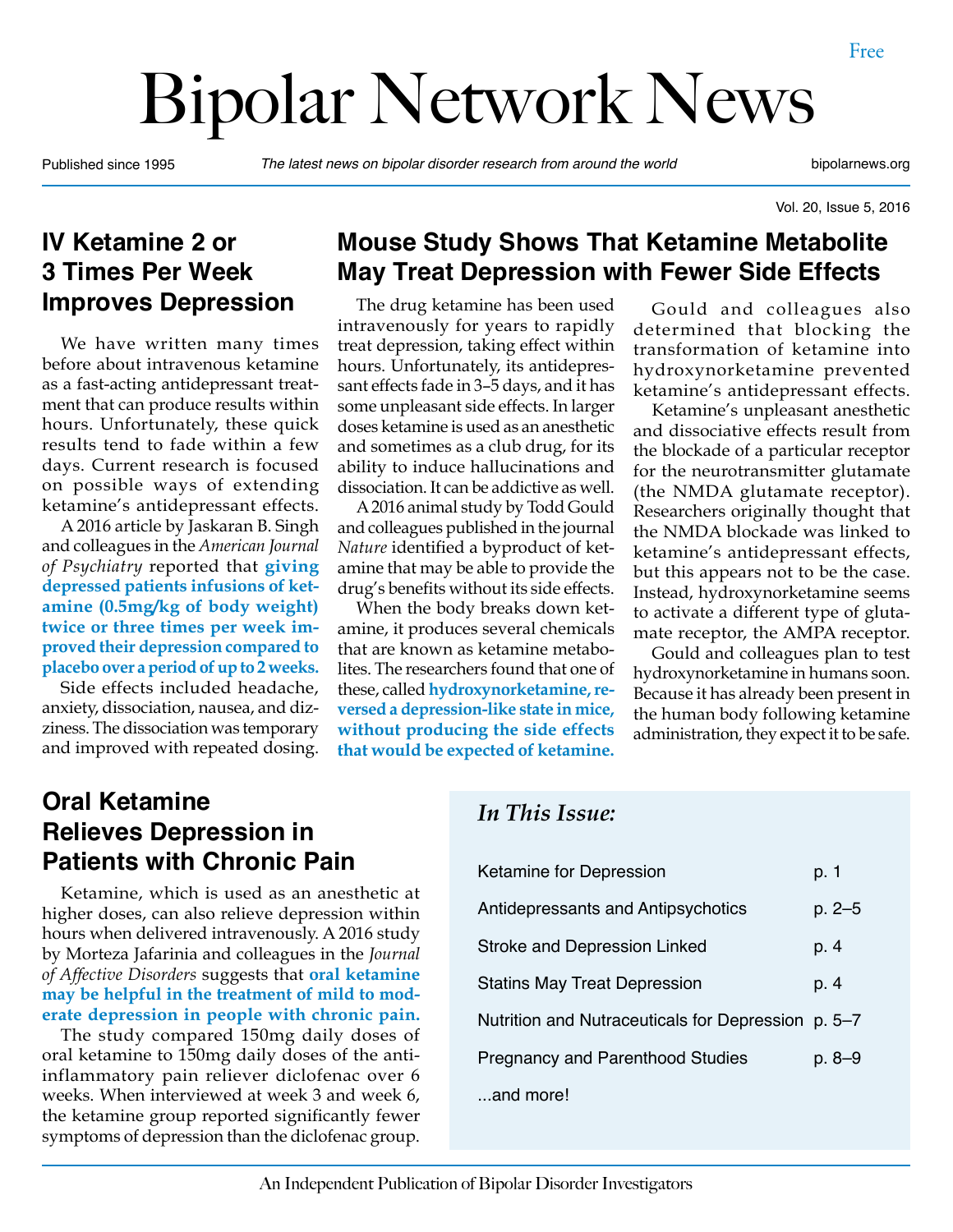## **Antidepressant Brintellix Renamed Trintellix**

You may notice the label on your prescription bottle changing. As of June, the antidepressant vortioxetine (formerly Brintellix) is now called Trintellix. The US Food and Drug Administration approved the change to reduce any possible confusion of the antidepressant with a bloodthinning medication called Brilinta.

#### Bipolar Network News

bipolarnews.org

**Editor-in-Chief**: Robert M. Post, MD **Managing Editor**: Moira McCauley

The *BNN* is published four times a year by investigators working with patients with bipolar disorder to better understand the long-term course of illness. The newsletter is available free of charge to all who request it.

Although the editors of the *BNN* have made every effort to report accurate information, much of the work detailed here is in abstract or pre-publication form, and therefore cannot be taken as verified data. The *BNN* can thus assume no liability for errors of fact or omission, or lack of balance. Patients should consult with their physicians, and physicians with the published literature, before making any treatment decisions based on information given in this issue or in any issue of the *BNN*.

As per recent journal disclosure requirements, Dr. Post has consulted with drug companies including Abbott, Astra Zeneca, Bristol-Myers Squibb, Glaxo-SmithKline, Jansen, and Pfizer.

The opinions expressed in the BNN are solely those of the editors, and do not represent the views of any scientific entity or foundation.

Send any comments or suggestions to: mccauleybcn@gmail.com

**BNN**

5415 W. Cedar Lane Suite 201B Bethesda, MD 20814

To subscribe or unsubscribe, see our website or email us at:

#### **info@bipolarnews.org**.

Note that we do not accept requests to subscribe friends or family members. Please have them contact us directly.

## **Weight Gain is a Common Issue with Antidepressants, But Buproprion is an Exception**

A 2016 study by researcher David Arterburn and colleagues in the *Journal of Clinical Medicine* suggests that taking an antidepressant for two years is associated with an increase in body weight. Luckily, bupropion (trade name Wellbutrin) is an exception that may be a good choice for obese or overweight patients.

The researchers analyzed links between which antidepressants patients in a large health system in Washington State were prescribed and their body weight two years later.

The researchers used fluoxetine (Prozac) as a reference. Most antidepres-

#### **SNRI Viloxazine May Be Reintroduced as ADHD Treatment**

The pharmaceutical company Supernus identifies older drugs that may be repurposed to treat other disorders. The company believes it may have found a new use for the discontinued antidepressant viloxazine, as a treatment for attention deficit hyperactivity disorder (ADHD).

Viloxazine is a selective norepinephrine reuptake inhibitor, or NRI, that was approved in Europe but not in the US and was eventually removed from the market due to competition from other drugs. Its structure and mechanism of action resemble those of the ADHD treatment atomoxetine, so Supernus has begun trials of viloxazine for ADHD in adults.

At the 2015 meeting of the American Academy of Child and Adolescent Psychiatry, the researchers reported that compared to placebo, viloxazine was about twice as likely to reduce ADHD symptoms. Side effects included nausea, decreased appetite, headache, and insomnia. Supernus hopes to create an extended release form of the drug for both adults and children.

sants did not differ significantly from fluoxetine in terms of the weight gain experienced by people taking the drug.

There were a few exceptions. **Compared to non-smoking fluoxetine users, who gained an average of 4.6 pounds in two years, non-smoking bupropion users lost an average of 2.4 pounds.** (Smokers taking bupropion gained an average of 6.9 pounds.)

Sertraline was another exception. Sertraline users gained more than users of other antidepressants—an average of 10.5 pounds over two years.

# **Schizophrenia Drug May Treat ADHD with Impulsive Aggression**

The atypical antipsychotic drug molindone was used to treat schizophrenia for decades before it was pulled from the market in 2010 for business reasons. Now Supernus Pharmaceuticals is studying whether a reformulation of the drug may be used to treat attention deficit hyperactivity disorder (ADHD) that is accompanied by impulsive aggression.

Supernus tested an extended-release form of molindone in 118 children aged 6–12 with ADHD and impulsive aggression. They received either placebo or between 12mg and 54mg per day of molindone for 39 days. **Those children who received between 12mg and 36mg per day of molindone showed fewer symptoms of impulsive aggression that those who received placebo.** Side effects included headache, sedation, and increased appetite. Supernus says that clinical trials of molindone will continue.

*Editor's Note: molindone has relatively little effect on body weight.*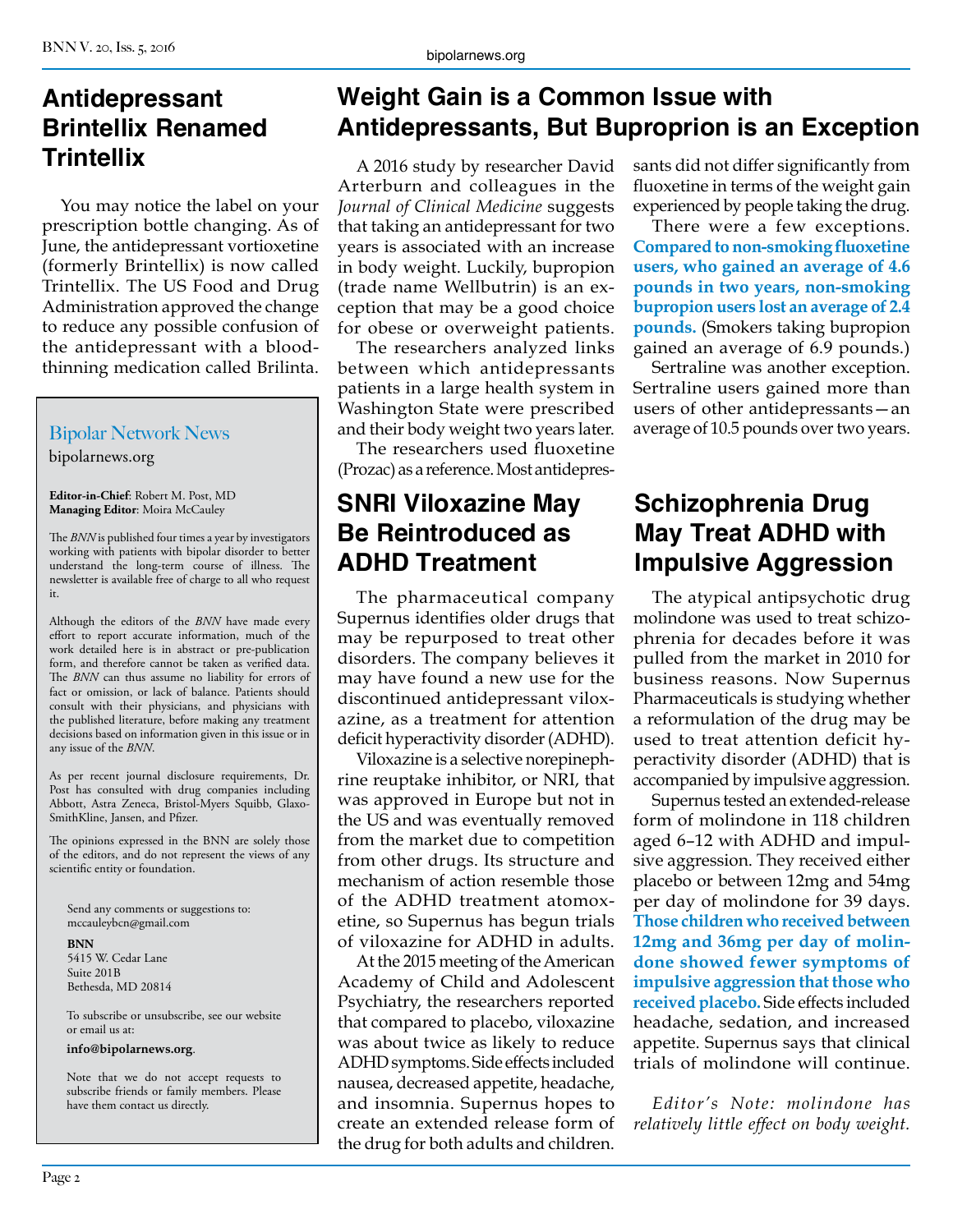#### **Depression Elevates Stroke Risk**

Depression has been linked to increases in medical problems such as cardiovascular disease. A new study shows that depression is linked to increased risk of stroke, even when symptoms of depression are in remission.

The 2015 study, by Paola Gilsanz and colleagues in the *Journal of the American Heart Association*, focused on health and retirement. It included over 16,000 adults aged 50 and up who were interviewed every two years about their health history.

Previous studies have shown a link between depression and stroke risk. Like those studies, the study by Gilsanz and colleagues found that **people who were depressed during two consecutive interviews were more than twice as likely to have a stroke in the subsequent two-year period than those who reported few depressive symptoms in the first two visits.**

What is new is that in this study, people who were depressed in the first interview but not in the second interview were still at 66% greater risk for a stroke than those with no depression. Those who were depressed only during the second interview not at greater risk for a stroke, implying that depression takes more than two years to affect stroke risk.

Gilsanz and colleagues suggest that they don't know how depression, remission, and stroke risk interact over the longer term. It is possible that stroke risk diminishes the longer a patient's depression stays in remission.

It is not clear why depression increases strokes, though some have speculated that depression causes irregular heartbeats. There is not as yet any support for that theory, but high blood pressure, rigid veins, or sticky platelets may be other explanations.

#### **Inflammation Linked to Post-Stroke Depression**

A 2016 study in the journal *Psychoneuroendocrinology* confirms that high levels of inflammatory cytokines in the blood are linked to higher risk of depression following a stroke.

The study, by Hee-Ju Kang and colleagues, followed 222 stroke sufferers for one year. Two weeks following the stroke, their levels of inflammatory cytokines IL-6 and IL-18 were measured. They were also assessed for depression both at the two-week point and one year later. The researchers also observed whether or not the participants were treated with statins, which are often prescribed to lower stroke risk and also have anti-inflammatory effects.

Those participants who had depression following their strokes (either at two weeks or at one year) tended to be older, to have a history of depression or stroke, to have a more severe stroke, and to have a stroke location toward the front of the brain.

**Having any depression following the stroke was associated with higher levels of IL-6 and IL-18.** This was particularly true of those participants who were not taking a statin. Among those taking statins, the statins may have interfered with the link between inflammatory cytokines and post-stroke depression. In the statin group, the only significant finding was a link between levels of IL-6 and depression at the two-week mark.

#### **Statins Can Help Treat Depression**

Depression and poor cardiovascular health often go hand in hand. Now it seems a treatment for high cholesterol may also help treat depression. A 2016 study by E. Salagre and colleagues in the *Journal of Affective Disorders* analyzed evidence from 3 earlier studies of drugs called statins, which inhibit an enzyme needed for the production of cholesterol, for people with depression.

The three studies included a total of 165 participants taking an antidepressant (citalopram or fluoxetine) for moderate or severe depression. Of these participants, 82 were prescribed a statin (lovastatin, atorvastatin, or simvastatin) in addition to the antidepressant, while the remaining were given a placebo in addition to the antidepressant. **After 6 to 12 weeks, those who had received a statin reported greater improvement in their depression than those who had received a placebo.** No serious side effects were reported.

These data are also consistent with other studies showing that women on statins had fewer depressions over subsequent years than those not taking statins.

#### **SSRIs and Statins Better than SSRIs Alone**

A large study in Denmark suggests that taking selective serotonin reuptake inhibitor (SSRI) antidepressants alongside cholesterol-lowering statin drugs improved depression more than SSRIs alone. The findings, by Ole Köhler and colleagues were reported in the *American Journal of Psychiatry* in 2016.

The study included 872,216 people in Denmark's national health care database who took SSRIs between 1997 and 2012. The most common SSRIs were citalopram, sertraline, and escitalopram. Of these people taking SSRIs, 13.0% also took a statin drug, typically simvastatin. **Those patients who were taking both an SSRI and a statin were less likely than those taking an SSRI alone to be hospitalized for any psychiatric problem, or for depression specifically.**

*Continued on Page 5*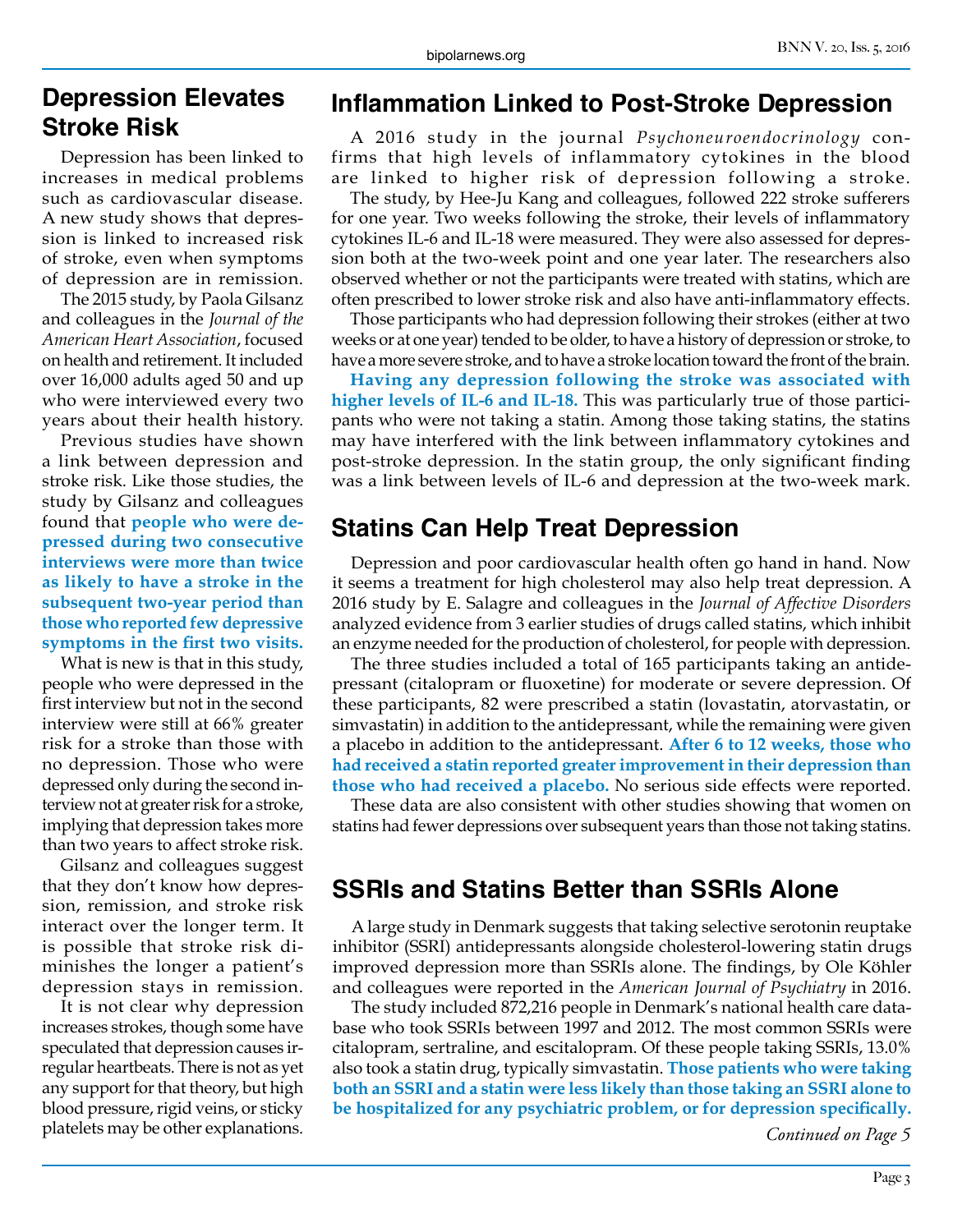# **Mindfulness-Based Cognitive Therapy May Improve Depression More Than Fitness Intervention**

In a study by researcher Stuart Eisendrath and colleagues, people with treatment-resistant unipolar depression responded better to an intervention that combined mindfulness training with cognitive therapy than to one that included exercise, nutrition counseling, and music therapy.

The 173 participants had failed to respond to at least two different antidepressant medications. During the study period, all participants were taking an antidepressant, but none were receiving other types of therapy.

**After eight weeks, the mindfulness-based cognitive therapy (MBCT) group showed greater improvement in their depression symptoms than the exercise and nutrition group.** Of the MBCT group, 29.58% had a large reduction in symptoms, while 17.19% of the comparison group showed a similarly large reduction in symptoms.

A subgroup of the participants also received functional magnetic resonance imaging (fMRI) as part of the study. While completing a task related to emotional working memory, the MBCT group showed enhanced activation of the dorsal lateral prefrontal cortex (to levels seen in non-depressed people). This area is related to executive control of depression and memory functions. The MBCT group also showed reduced activation of the ventral lateral prefrontal cortex compared to the comparison group. Members of the MBCT whose depression symptoms had improved also showed better regulation of the amygdala during the task compared to the exercise and nutrition group.

The research was presented at the 2016 meeting of the American Psychiatric Association.

## **Psilocybin May Improve Treatment-Resistant Depression**

A small, uncontrolled study in the journal *Lancet Psychiatry* suggests that **psilocybin, an ingredient in hallucinogenic mushrooms, relieved depression symptoms for up to three months in seven of 12 participants with unipolar depression that had not responded to at least two antidepressant medications.**

Psilocybin has a different mechanism of action than typical treatments for depression. It activates 5HT2A serotonin receptors.

The participants, who had moderate to severe depression, were given two oral doses of psilocybin, a low dose (10mg) to establish the safety of the intervention, and a higher dose (25mg) seven days later. Psychedelic effects (anxiety, confusion, nausea, and headache) peaked within two to three hours and had dissipated by six hours after the intervention.

Depression began to improve within 24 hours after the 25mg dose. Depression symptoms were significantly improved by one week after the intervention. Eight of the 12 participants had a complete remission of their depression after one week, and this lasted the full three months in five participants. By the end of the three months, a total of seven of the 12 participants met the criteria for response to psilocybin.

The study's authors, led by Robin L. Carhart-Harris, suggest that **their preliminary results warrant more systematic investigation of psilocybin, but because there was no comparison group in this study, a large placebo effect cannot be ruled out.**

## **Methylene Blue May Help Bipolar Depression**

We have previously reported on the research by Martin Alda and colleagues that **the chemical compound methylene blue had positive effects in patients with bipolar depression.**  The research was published in the *British Journal of Psychiatry* in 2016.

Now a new article by Ashley M. Feen and colleagues in the *Journal of Neurotrauma* reports that **methylene blue has an antidepressant-like effect in mice with traumatic brain injury (TBI).** Methylene blue reduced inflammation and microglia activation in the animals. Methylene blue reduced levels of the pro-inflammatory cytokine Il-1b and increased levels of the anti-inflammatory cytokine Il-10.

These findings are of particular interest as many patients with classical depression (and no brain injury) have abnormal levels of these inflammatory markers. It remains to be seen whether methylene blue is more helpful in those patients with elevated inflammatory markers and if levels of the markers can predict treatment response or not.

Methylene blue causes urine to turn blue, so low doses of the compound are used as a placebo. Alda and colleagues reported that the active dose 195mg reduced depression and anxiety significantly more than the placebo dose (15mg) in a 13-week crossover study. In that study, methylene blue was added to lamotrigine which had not had a complete enough effect.

In a 1986 study by G.J. Naylor and colleagues in the journal *Biological Psychiatry*, patients were treated with either 15mg/day or 300mg/ day of methylene blue for one year and crossed over to the other dose in the second year. Participants

*Continued on Page 5*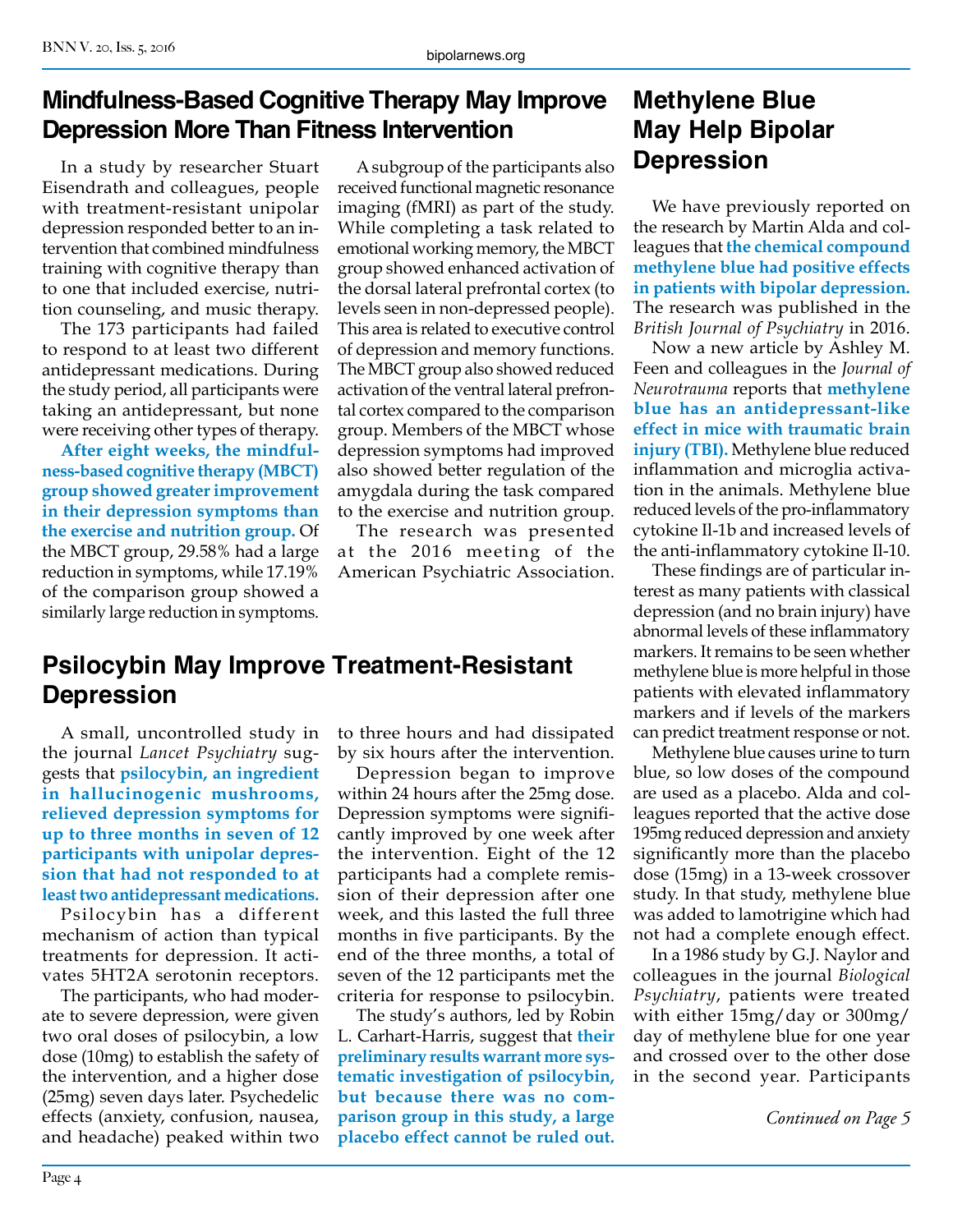#### **Study Shows FDA Drug Safety Warning on Citalopram Backfired**

In August 2011, the US Food and Drug Administration issued a warning that doses of the selective serotonin reuptake inhibitor (SSRI) antidepressant citalopram (Celexa) that exceeded 40mg/day could prolong the QT interval, a measure of heart rate used to diagnose abnormal heart rhythms. A study of records from the Veterans Health Administration showed that **35,848 veterans whose dose of citalopram was reduced from an average of 64mg/day to under 40mg/day faced increased deaths, hospitalizations for any cause, and hospitalizations for depression specifically after the reductions.**

The FDA warning meant to prevent heart problems had the unintended consequence of increasing hospitalizations and deaths among the veterans affected. These findings by Thomas S. Rector and colleagues were published in the *American Journal of Psychiatry* in 2016.

*Editor's Note: There are some similarities between this case and findings by researchers Andrew Nierenberg and Andrew Stoll, who noticed that patients taking 40mg/day of fluoxetine (Prozac) had better long-term outcomes than those taking 20mg/day, even though those taking 40mg were more ill and more likely to relapse at the start of the study.*

*Researchers Ellen Frank and David Kupfer found that 90% of unipolar depressed patients relapsed when their antidepressant doses were halved, even though they had been stable for 5 years before the change.*

*These and the findings from Rector and colleagues lead this editor to believe that reducing the dosage of effective treatments should not be done without reason—that is, in the absence of side effects, or simply to achieve the minimal effective dose. Dose reductions without cause not only may increase the risk of relapse, but may also put the patient at increased risk of developing tolerance to the medication, for example hastening the onset of 'Prozac poop-out.'*

*When long-term maintenance drug therapy is going well, it may be best to be conservative and stay the course. Conversely, in the absence of a good longterm response, be as active and creative as possible to achieve mood stabilization.*

## **Creatine Supplements May Speed Up Response to Escitalopram, Improve Brain Connectivity**

Antidepressants can take weeks to begin working, and researchers have been investigating ways to speed up this process. A 2012 study by In Kyoon Lyoo and colleagues in the *American Journal of Psychiatry* found that among 52 women taking the selective serotonin reuptake inhibitor (SSRI) antidepressant escitalopram (Lexapro) for unipolar depression, **those who were prescribed an additional creatine supplement had earlier and greater decreases in depression symptoms than those who received a placebo in addition to the escitalopram.**

The difference between the two groups was evident by the second week of treatment. At the end of the 8-week study, 52% of those who received creatine had achieved remission, compared to 26% of those in the placebo group.

Creatine, a supplement sometimes used by weightlifters, increases cellular energy. The women received 3g/day of creatine for the first week of the study, and 5g/day thereafter.

The same research group recently published more data from their creatine study. The new article by Sujung Yoon and colleagues in the journal *Biological Psychiatry* shows that following the creatine supplementation, the women in the creatine group had greater levels of N-acetylaspartate (a sign of healthy neurons) in their prefrontal cortex and also had greater levels of brain connectivity than women in the placebo group.

#### **Statins (continued)**

#### *Continued from Page 3*

Depression is known to be correlated with inflammation throughout the body. Statins reduce this inflammation as well as lowering cholesterol. A 2013 study by Ahmad Ghanizadeh and Arvin Hedayati in the journal *Depression and Anxiety* showed that the SSRI fluoxetine and the statin lovastatin reduced depression severity compared to fluoxetine alone.

The combination of SSRIs and statins did not seem to reduce deaths or suicidal behavior compared to SSRIs alone. Statins have some side effects, but combining them with antidepressants did not increase the risks associated with their use.

#### **Methylene Blue (continued)**

#### *Continued from Page 4*

had significantly less depression during the year of taking the active 300mg/day dose.

The FDA has issued a warning about the danger of a serotonin syndrome if methylene blue is combined with serotonin active agents (presumably because it inhibits MAO-A). Symptoms of the serotonin syndrome can include lethargy, confusion, delirium, agitation, aggression, decreased alertness, and coma. Neurological symptoms, such as jerky muscle contractions, loss of speech, muscle tension, and seizures; or autonomic symptoms, such as fever and elevated blood pressure, are also common. Patients should call their doctor if they are taking a serotonergic psychiatric medication and develop any of the above symptoms.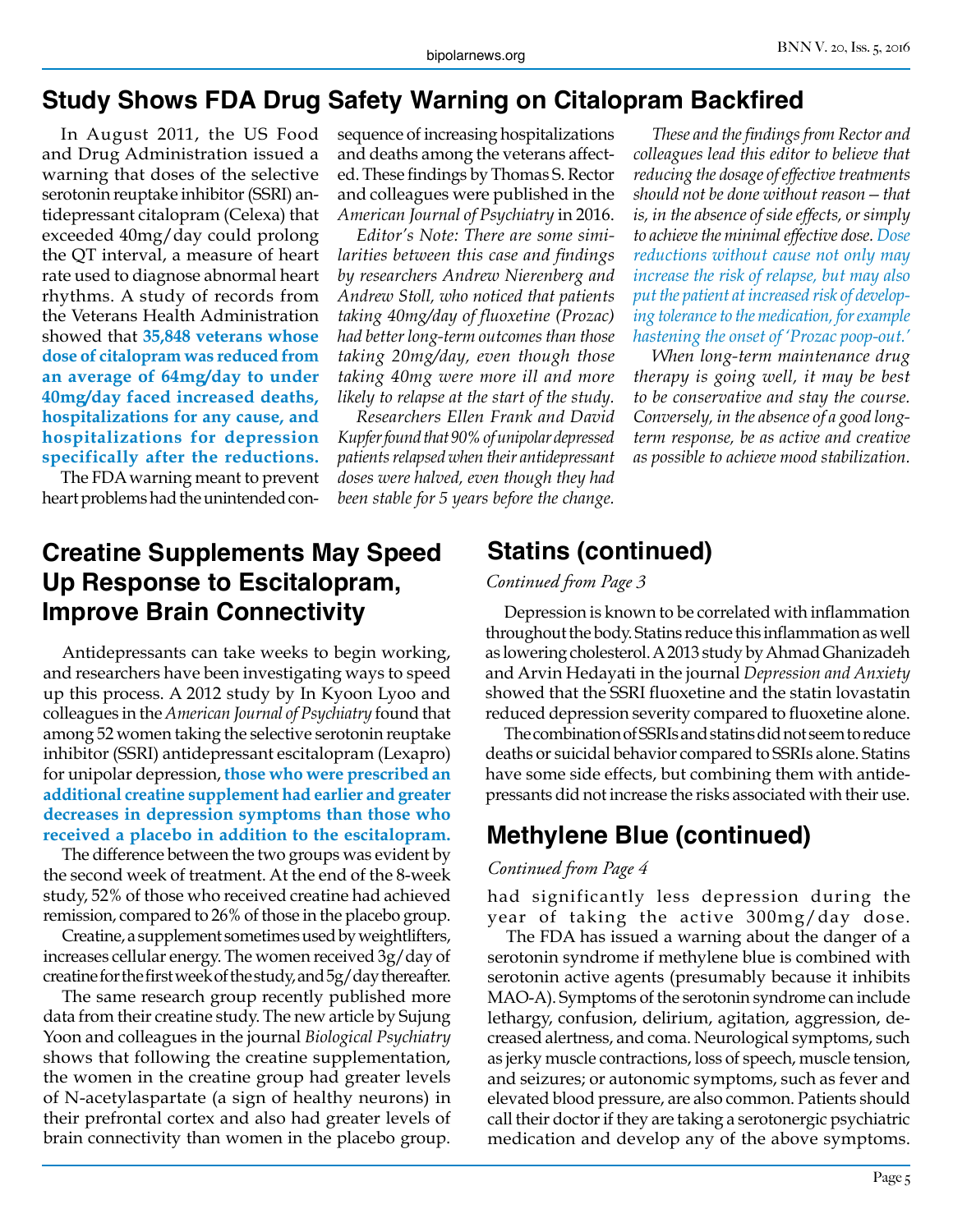# **Certain 'Nutraceuticals' Aid Depression**

A systematic review of research on the value of pharmaceutical-grade nutritional supplements, or 'nutraceuticals,' in depression treatment has found that several do indeed improve depression symptoms.

The 2016 review by Jerome Sarris and colleagues in the *American Journal of Psychiatry* found that **the following nutraceuticals primarily produced positive results compared to placebo: omega-3 fatty acids (primarily EPA or ethyl-EPA); vitamin D; l-methylfolate (a more potent form of folic acid); and S-adenosyl methionine or SAMe, a beneficial amino acid derived from the toxin homocysteine with the help of folate.**

*Editor's Note: Most but not all of these compounds can also be useful in bipolar depression. Omega-3 fatty acids and vitamin D are helpful to many patients. L-methylfolate is particularly helpful to the 30% of the population with a MTHFR deficiency that interferes with the ability of folate to break down homocysteine. SAMe is an exception—while it is effective in unipolar depression, it may cause switching into mania in patients with bipolar disorder.*

The researchers identified a few additional nutraceuticals that each had one study supporting their use—creatine, sometimes used by weightlifters to provide extra energy to muscles; folinic acid, which can protect bone marrow and other cells during chemotherapy; and a combination of amino acids.

Results from studies that compared other compounds to placebo were mixed. Those included studies of zinc, folic acid, vitamin C, and the amino acid tryptophan. A study of inositol, a compound found in plants that is not normally digestible, had nonsignificant results.

No serious side effects were observed in any of the studies of nutraceuticals, though some caused minor digestive disturbances.

*Editor's Note: Another beneficial nutraceutical that did not appear in the review article is N-acetylcysteine. After six to eight weeks, NAC can improve bipolar depression and anxiety compared to placebo. It can also reduced habits and addictive behaviors in non-bipolar patients. These include cocaine and gambling addition, alcohol and nicotine use, trichotillomania (compulsive hair-pulling), obsessive compulsive disorder (OCD), and irritability in autism.*

# **Carnitine Reduced Body Weight and Insulin Resistance in Women with PCOS**

Carnitine is an amino acid derivative sometimes used as a nutritional supplement. A 2016 study by Mansooreh Samimi and colleagues published in the journal *Clinical Endocrinology* found that carnitine supplementation reduced weight and insulin resistance in women with polycystic ovary syndrome (PCOS).

In the study, 60 overweight women with PCOS were randomized to receive either 250mg/day carnitine supplements or placebo. **After 12 weeks, the carnitine group had lost an average of about 3 kg compared to the placebo group, and centimeters off their waist and hip measurements. Carnitine supplementation also lowered fasting blood glucose, insulin levels in blood, and insulin resistance compared to placebo.**

## **Metabolized B Vitamins Improve Depression in People with MTHFR Deficiency**

MTHFR is an enzyme needed for the body to metabolize vitamin B9, also known as folate or folic acid. It also helps convert the toxic amino acid homocysteine into the antidepressant amino acid S-adenosyl-methionine (SAMe). However, a significant segment of the population (some estimate 40%) have a genetic mutation in the MTHFR gene that interferes with the body's ability to break down B vitamins and is linked to higher levels of homocysteine. MTHFR mutations are also linked to depression.

A 2016 study by Arnold W. Mech and Andrew Farah in the *Journal of Clinical Psychiatry* found that **treating people with major depression and a MTHFR deficiency using a combination of micronutrients and already metabolized B vitamins improved their depression and reduced their homocysteine levels compared to placebo.**

The study included 330 adult patients with major depression and one of two genetic variants in the MTHFR gene—C677T or A1298C. Of those who received the metabolized vitamins, 82.4% showed reduced homocysteine levels. Those who received placebo showed a small average increase in homocysteine. The vitamin group also saw a large drop in depression symptoms on average after 8 weeks, with 42% achieving full remission. There were no side effects.

These findings suggest that homocysteine levels play a role in depression and that metabolized B vitamins can be an effective treatment for depression, particularly in those with a MTHFR deficiency. A metabolized B vitamin that is commercially available is L-methylfolate. It is estimated to be four times more potent than folate itself.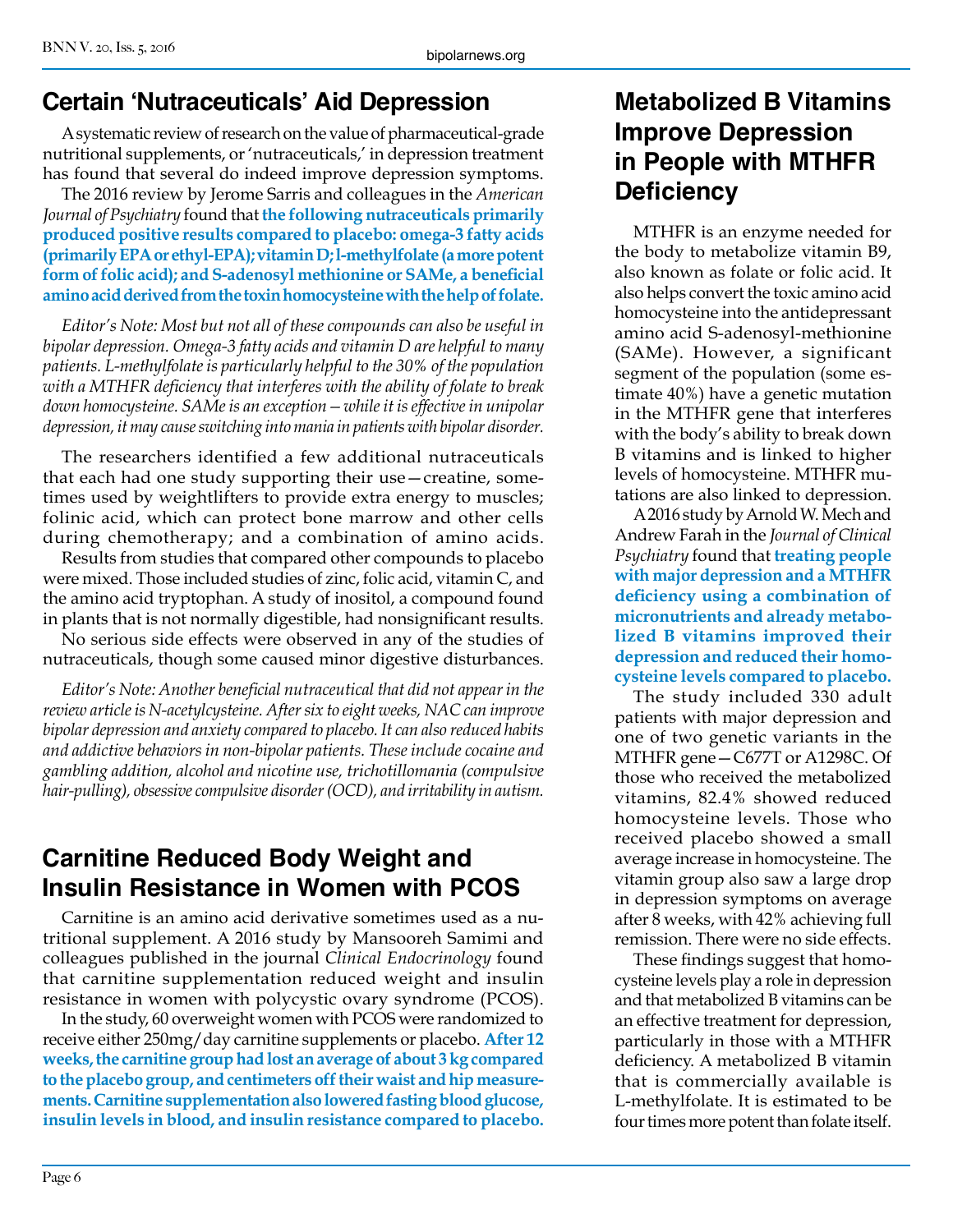#### **The More Plant Protein Eaten, The Better for Longevity**

A long-term study of 130,000 nurses and other health professionals found that eating more plants lowered risk of death over several decades. A 3% increase in calories from plant protein was associated with a 10% lower risk of death during the study period.

The research, by Mingyang Song and colleagues in the journal *JAMA Internal Medicine*, found that the more

# **Vegan Diet Can Lead to Vitamin B12 Deficiency**

Vitamin B12 deficiency is a risk associated with a vegan diet. B12 deficiency can lead to depression, anemia, and even irreversible neuron damage, according to researcher Drew Ramsey, who spoke on the topic at the 2016 meeting of the American Psychiatric Association.

**A study of vegans showed that 52% were deficient in vitamin B12, while another 23% had insufficient levels of the vitamin.** B12 is found in the highest concentrations in certain seafoods and liver. It is also found in dairy products, eggs, fortified breakfast cereals, and is available in supplement form.

Women who eat a vegan diet while pregnant may not be providing their offspring with enough nutrients, according to researcher Emily Deans, who also spoke at the meeting. **A case series on 30 vegan mothers found that 60% of their offspring had developmental delays and 37% showed cerebral atrophy.**

Deans said that eating no meat is associated with higher rates of depression, anxiety, and worse quality of life.

Ramsey believes that while the North American diet is probably weighted too heavily toward animal products, seafood remains an important source of B12.

animal protein consumed, the higher the risk of death from cardiovascular disease during the study. **A 10% increase in the proportion of calories from animal protein was associated with a 2% increase in deaths.** This association was worse for people who were obese or heavy drinkers.

Song and colleagues suggest that plants are a better source of

## **Tart Cherry Juice Improved Recovery from Exercise in Soccer Players**

A recent study by Glyn Howatson and colleagues in the journal *Nutrients* found that tart cherry juice helped soccer players recover after muscledamaging exercise better than a placebo.

The 16 athletes in the study were randomly assigned to receive either a Montmorency tart cherry concentrate mixed with water twice a day for four days prior to and three days following exercise, or a drink with the same number of calories but less than 5% fruit content on the same schedule.

#### **Cinnamon Improves Memory in Mice**

A recent study found that mice that ate more cinnamon got better and faster at learning. In the 2016 study by Kalapada Pahan and colleagues in the *Journal of Neuroimmune Pharmacology*, mice were separated into good learners and poor learners based on how easily they navigated a maze to find food. **After the poor learners were fed cinnamon for a month, they could find the food more than twice as quickly as before.**

The benefits of cinnamon come from sodium benzoate, a chemical produced as the body breaks down the cinnamon. Sodium benzoate enters the brain and allows the hippocampus to create new neurons.

Feeding cinnamon to the poor learning mice normalized their levels of calories than are animal products, and that fish or chicken are better choices than processed red meat.

Researcher Dariush Mozaffarian recommends eating plant-based foods like fruits, nuts, seeds, beans, and non-starchy vegetables, but avoiding those like French fries or white bread that have little nutritional value.

**less inflammation; and less muscle soreness when taking tart cherry juice compared to the placebo drink.** *Editor's Note: Tart cherry juice is rich in polyphenols, chemicals found* 

**The semiprofessional male soccer players (aged 21 to 29) showed better performance on sprints, jumps, and agility tests;** 

*in plants with anti-oxidant effects. The juice also has melatonin-like effects, improving sleep in people with insomnia.*

receptors for the neurotransmitter GABA, closing the gap with good learners. Sodium benzoate also improved the structural integrity of some brain cells. Cinnamon also can help sensitize insulin receptors.

Doctors hope these findings may eventually contribute to treatment research on Alzheimer 's and Parkinson's diseases.

Cinnamon should be consumed in moderate quantities because the Chinese variety most commonly found in North American supermarkets has high levels of coumarin, a compound that can be toxic to the liver when consumed in large quantities. Ceylon (Sri Lankan) cinnamon has lower levels of coumarin.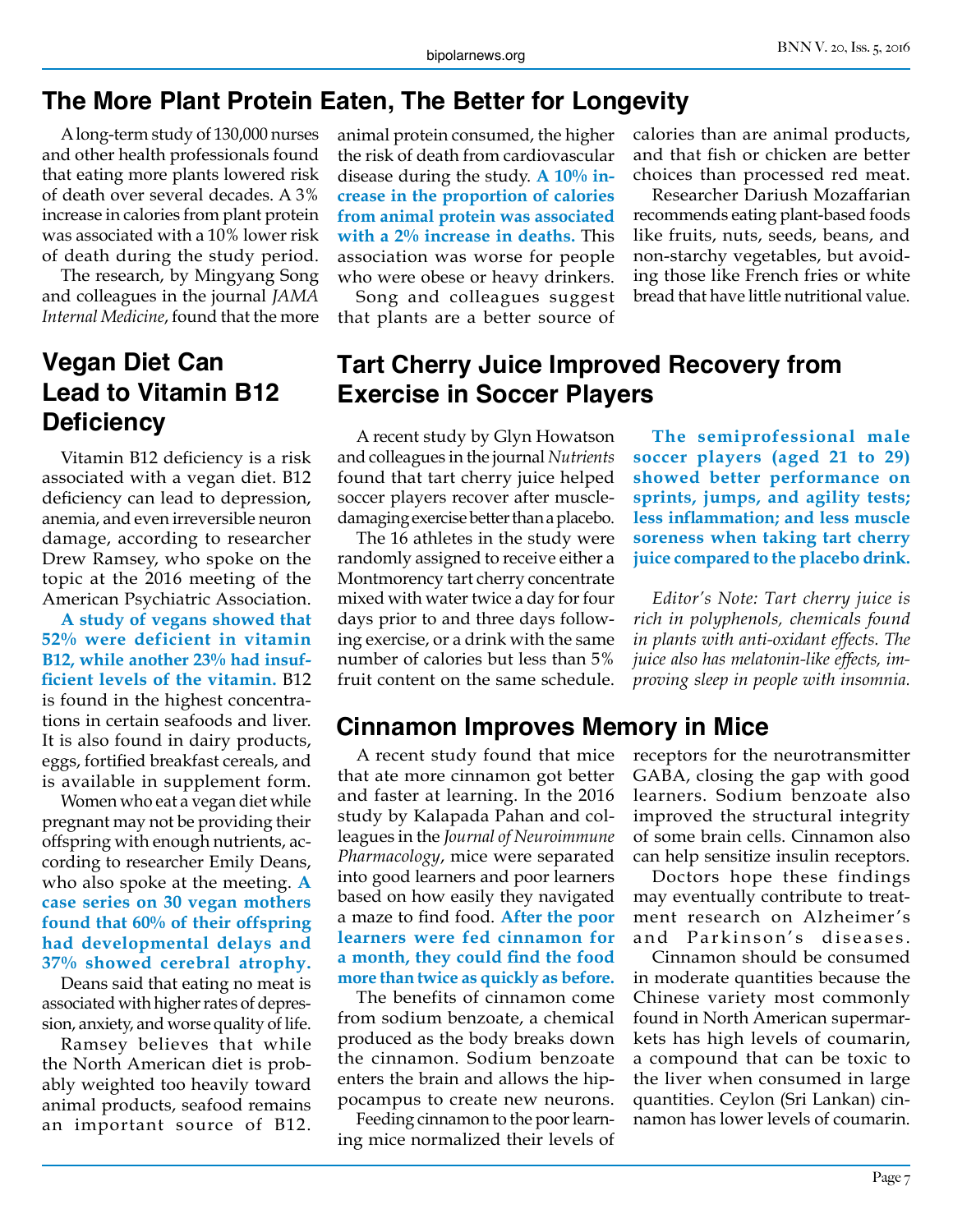# **Antipsychotic Use During Pregnancy Most Likely Safe**

A new study suggests that women can continue using antipsychotic medications during the first trimester of pregnancy without meaningfully increasing the risk of birth defects in their offspring.

The study, by Krista F. Huybrechts and colleagues in the journal *JAMA Psychiatry*, looked at Medicaid users who filled at least one prescription for an antipsychotic medication during their first trimester of pregnancy, when an embryo's vital organs are formed, and went on to have a live birth. Birth defects, including cardiac malformations, in these children were identified in the first 90 days after delivery and compared to the number of such abnormalities in the children of women on Medicaid who did not receive a prescription for an antipsychotic drug during the first trimester of pregnancy. The number of abnormalities was slightly higher in the children of women who had received atypical antipsychotics than in those who had not, and slightly lower in the children of women who had received a typical antipsychotic than in those who had not.

Huybrechts and colleagues concluded that **taking an antipsychotic medication during the first trimester of pregnancy does not meaningfully increase the risk of birth defects in the offspring.**

However, **the children of women who took the antipsychotic risperidone did have a small increased risk of birth defects, including cardiac malformations.** The researchers called for additional study of risperidone use during pregnancy.

## **SSRI Use During Pregnancy Linked to Adolescent Depression in Offspring**

A 2016 article by Heli Malm and colleagues in the *Journal of the American Academy of Child and Adolescent Psychiatry* suggests that **in utero exposure to selective serotonin reuptake inhibitor (SSRI) antidepressants may increase the risk of depression in adolescence. However, the study included potentially confounding factors.** It is possible that women who took SSRIs during pregnancy had more severe depression than those who went unmedicated during pregnancy. The mothers in the study who took SSRIs also had more comorbid conditions such as substance abuse.

*Editor's Note: Women should balance the risks and benefits of antidepressant use during pregnancy, since depression itself can have adverse effects on both mother and fetus. It has recently been established that SSRI use during pregnancy does not cause birth defects, so women with depression that has not responded to non-pharmaceutical interventions such as psychotherapy, omega-3 fatty acid supplementation, exercise, mindfulness, and repeated transcranial magnetic stimulation (rTMS) may still want to consider SSRIs.*

# **A STUDY ASSESSING YOUR CHILD'S MOOD AND BEHAVIOR**

Parents, if your child (aged  $2 - 12$ ) has mood or behavioral difficulties, we would like to enlist your participation in a study called the Child Network. Parents who enroll in the study will complete an online rating checklist of their children's symptoms once a week by a secure web-based system.

Parents can then print out a chart of these ratings that depicts their children's symptom course and response to treatment and bring it to the children's physician This should help facilitate early recognition and treatment of a range of common psychiatric disorders that begin in childhood.

If you are interested in participating in this study, go to http://bipolarnews.org and click on the tab for Child Network. For more information, see page 11 of this issue, call 301-530-8245, or email questions to childnetworkbnn@gmail.com.

Research Study Principal Investigator: Robert L. Findling, MD, MBA IRB Study #00026940

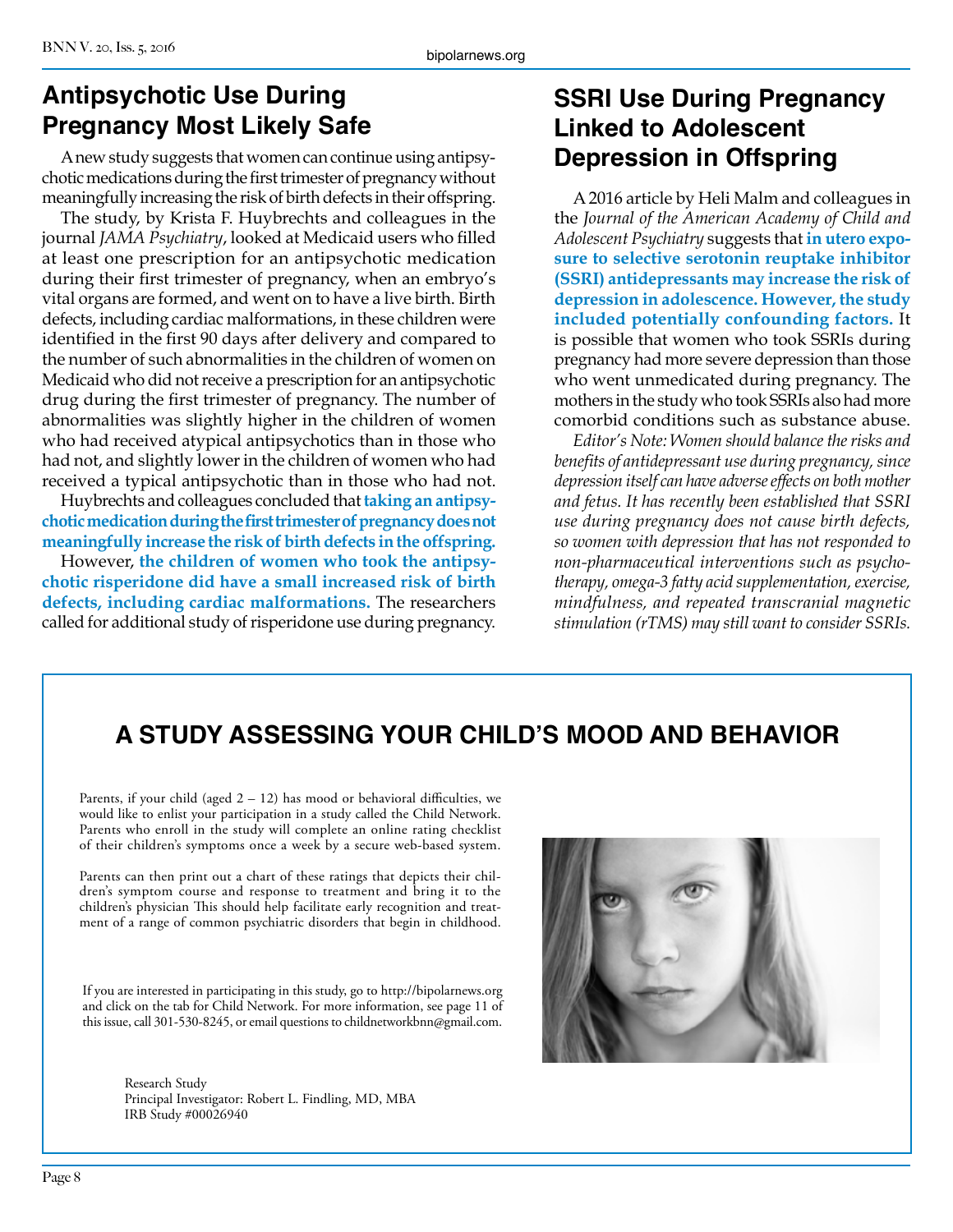# **Father's Age, Behavior Linked to Birth Defects**

For decades, researchers have known that a pregnant mother's diet, hormone levels, and psychological state can affect her offspring's development, altering organ structure, cellular response, and gene expression. It is now becoming clear that a father's age and lifestyle at the time of conception can also shape health outcomes for his offspring.

**Older fathers have offspring with more psychiatric disorders, possibly because of increased incidence of mutations in sperm.**

A 2016 article by Joanna Kitlinska and colleagues in the *American Journal of Stem Cells* reviewed findings from human and animal studies about the links between fathers' behaviors and their offspring's development.

Father's behavior can shape gene expression through a phenomenon described as epigenetics. Epigenetics refers to environmental influences on the way genes are transcribed. **While a father's behavior is not registered in his DNA sequences, it can influence the structure of his DNA or the way in which it is packaged.** 

Kitlinska suggests that these types of findings should eventually be organized into recommendations for prospective parents. More research is also needed into how maternal and paternal influences interact with each other.

#### **Fathers Important to Fetal Health, Too**

Findings from the article by Kitlinska et al.:

- A newborn can have fetal alcohol spectrum disorder even if the mother doesn't drink. "Up to 75% of children with [the disorder] have biological fathers who are alcoholics," says Kitlinska.
- Father's alcohol use is linked to low birth weight, reduced brain size, and impaired cognition.
- Dad's obesity is linked to enlarged fat cells, diabetes, obesity, and brain cancer in offspring.
- A limited diet in a father's early life may reduce his children and grandchildren's risk of death from cardiovascular causes.
- Dad's advanced age is correlated with higher rates of schizophrenia, autism, and birth defects in his children.
- Psychosocial stress on dads can affect their children's behavioral traits.

#### **In Rats, Mother's Exercise Habits Affect Those of Offspring**

A recent study suggests that when a mother rat exercises during pregnancy, her offspring will exercise more too.

In the study, published by Jesse D. Eclarinel and colleagues in *The FASEB Journal*, pregnant mother rats were placed in cages that each contained an exercise wheel. One group had access to a working wheel on which they could run. The other group had the same wheel, but it was locked so that they couldn't use it for running. **Daughters of the rats who ran during pregnancy ran more in adulthood**  (both at 60 days and 300 days after birth) than daughters of the rats who couldn't run during pregnancy.

While it is a mystery why this occurs, it is consistent with other data about the ways that a parent's experiences can influence the next generation, even when the offspring don't grow up with the parents.

For example, father rats conditioned to associate a specific smell with fear of an electric shock have offspring that also fear that smell (but not other smells).

Drug use is another example. Father rats given access to cocaine have offspring that are less interested in cocaine. Interestingly, father rats exposed to marijuana have offspring that are more interested in opiates.

Experiences with drugs or stress are thought to affect the next generation via 'epigenetic' marks on ova or sperm. These marks change the way DNA is packaged, with long-lasting effects on behavior and chemistry. Most marks from a mother's or father's experiences are erased at the time of conception, but some persist and affect the next generation.

The nature versus nurture debate is getting more and more complicated. Parents can influence offspring in a number of ways: 1) genetics; 2) epigenetics in the absence of contact between parent and offspring after birth; 3) epigenetic effects of behavioral contact—that is, parents' caring and warmth versus abuse and neglect can affect offspring's DNA expression too. All these are in addition to any purely behavioral influence a parent may have on their offspring via discipline, teaching, being a role model, etc.

*Editor's Note: The moral of the story is, choose your parents wisely, or behave wisely if you yourself become a parent.*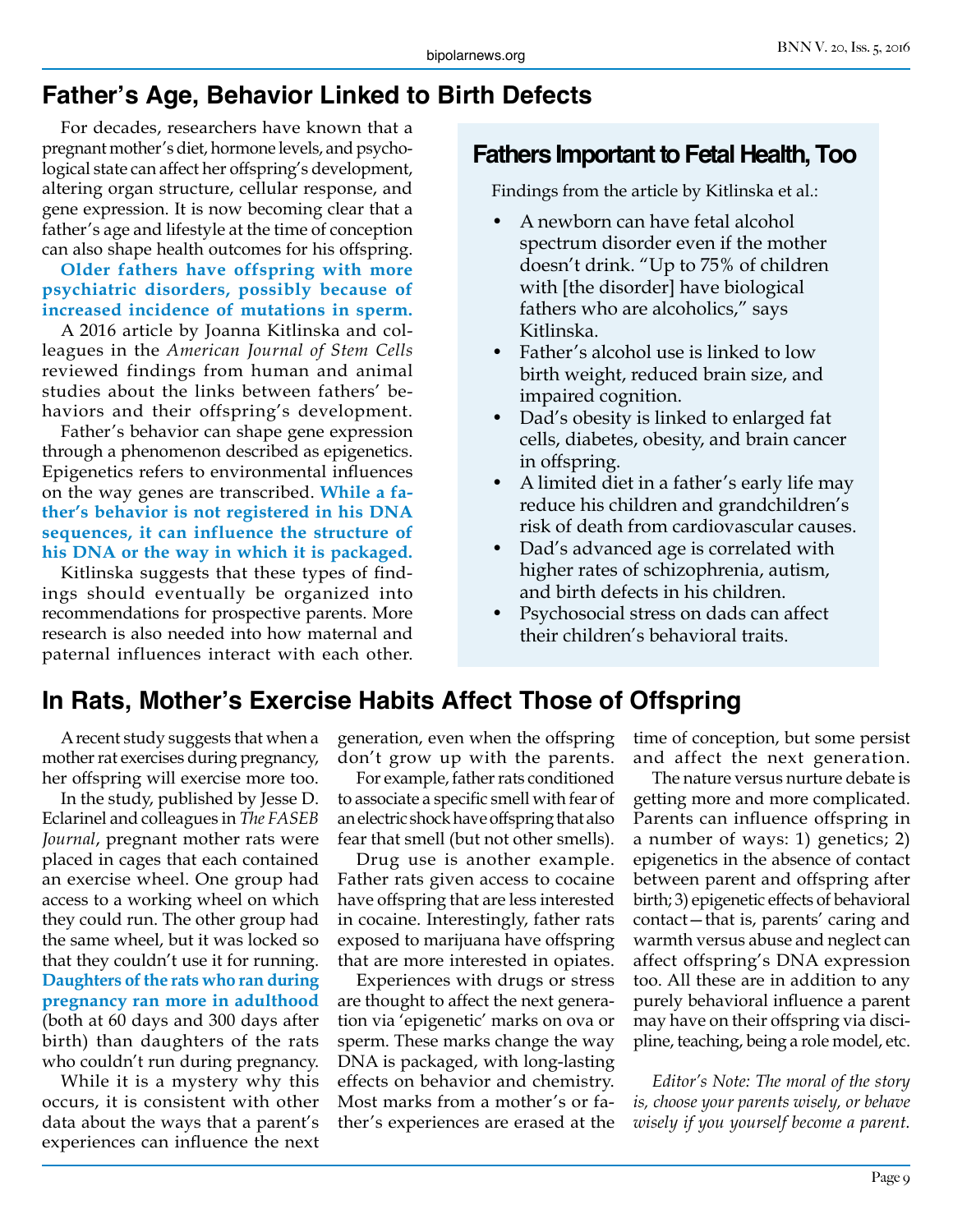## **In Small Study, High Intensity Light Therapy Boosts Libido in Men**

The same type of high-intensity light therapy used to treat seasonal affective disorder (SAD) and as an adjunctive treatment for non-seasonal depression has been found to boost testosterone and improve sexual satisfaction in men with low libido.

In a study by Andrea Fagiolini and colleagues, **men with low sexual desire or trouble getting aroused were exposed to the high intensity light (10,000 Lux) for a half hour upon waking. Compared to men who used a lightbox that filtered the light to only 100 Lux, men exposed to the high-intensity light for two weeks showed increased testosterone in the blood and reported greater sexual satisfaction.** Testosterone levels increased from around 2.1 ng/ml to 3.6 ng/ml in the high-intensity light group. (There were no significant changes in the comparison group.) Light therapy is quite safe for people without eye problems.

Fagiolini explained that in the Northern hemisphere, testosterone production declines from November to April and then rises again through the spring and summer, peaking in October. He suggests that the light therapy mimics the effect of summer light on the body, perhaps by inhibiting the pineal gland, which secretes hormones.

Fagiolini and colleagues hope to replicate the study with a greater number of participants and to determine how long the results may last.The study of 38 participants was presented at the 29th Congress of the European College of Neuropsychopharmacology in 2016.

#### **Smoking Ban in New Jersey Jails Drastically Reduced Deaths of Inmates with Mental Illness**

Policy changes by the New Jersey Department of Corrections drastically reduced the availability of tobacco products in New Jersey jails between 2005 and 2014. Prison commissaries reduced their stock of tobacco, prices increased, sales to minors were banned, and facilities were designated tobacco-free (including for staff and visitors).

Along with this reduction in the availability of tobacco products, the Department of Corrections also introduced smoking cessation programs, began offering nicotine replacement lozenges in commissaries, and increased treatment for tobacco use.

**A surprise consequence of the decision to go tobacco-free was a drastic reduction of deaths among prison inmates with mental illness. The mortality rate for these inmates dropped by 48%.** In contrast, the mortality rate for inmates without mental illness remained flat before and after the tobacco ban.

People with mental illness are at increased risk of mortality, particularly from cardiovascular illnesses. Now it seems that eliminating tobacco use can go a long way toward improving health and reducing mortality for these people.

# **Cool Head May Help Insomnia**

The US Food and Drug Administration recently approved a device that improves sleep by cooling the forehead. People with insomnia often have an active frontal cortex that keeps their thoughts racing as they try to fall asleep, preventing deeper, more restorative sleep. Through conducting functional brain imaging studies, researcher Eric Nofzinger found that cooling participants' foreheads to a precise level during the night improved the quality of their sleep.

The sleep studies included more than 230 patients observed over 3800 research nights. One such study found that participants reached stage 1 and stage 2 sleep faster when they used the device.

Nofzinger founded the company Cerêve to produce the new bedside device, which pumps cooled fluid to a pad worn on the forehead. The company expects to release the device in 2017.

Insomnia may affect as many as 55 million Americans, frustrating them at night and leading to decreased alertness the following day. Sleeping pills are the most common treatment, but they can also cause impairment the following day.

# **TDCS Can Change Sleep Duration**

A German study published in 2016 suggests that transcranial direct current stimulation (tDCS) can affect the duration of a person's nightly sleep. Lukas Frase and colleagues compared the effects of two different tDCS parameters and a sham stimulation on the sleep patterns of 19 healthy volunteers. The research was published in the journal *Neuropsychopharmacology* in 2016.

TDCS is a treatment in which an anode and a cathode electrode placed on the skull are used to apply a steady, low-level current of electricity to the brain.

**Bi-frontal anodal stimulation, intended to increase arousal, significantly decreased total sleep time compared to the other two interventions.**

Bi-frontal cathodal stimulation, intended to decrease arousal, did not increase total sleep time, possibly because there is a 'ceiling' beyond which good sleepers do not sleep longer.

EEG analysis showed that the anodal stimulation did increase arousal, while cathodal stimulation decreased it.

The research increases what is currently known about sleep-wake regulation by showing that total sleep time can be decreased using anodal tDCS. The researchers hope this knowledge can contribute to future treatments for disturbed arousal and sleep.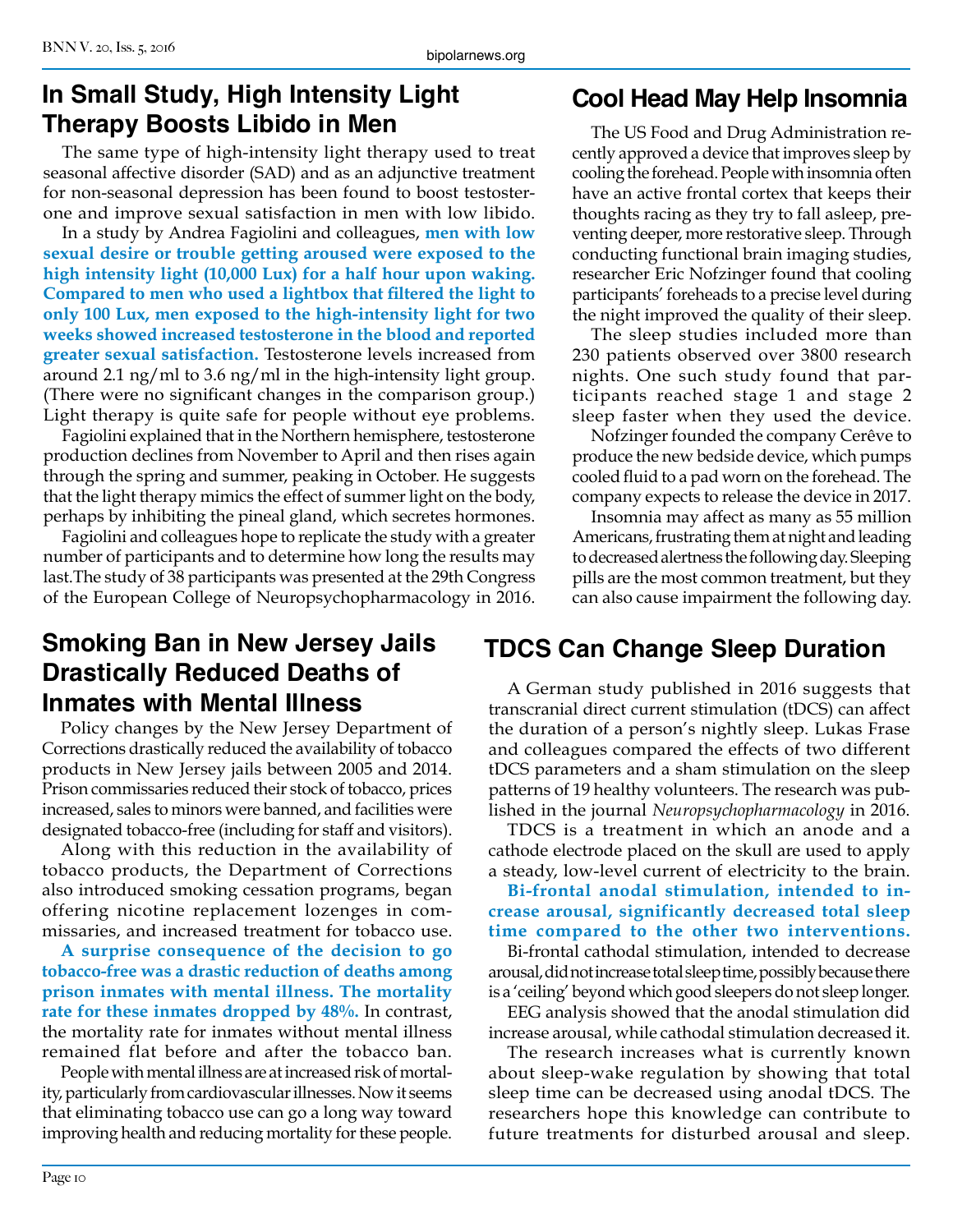#### **Is Your Child at Risk for a Mood Disorder? Join the Child Network**

74% of children who have a parent with bipolar disorder (Axelson et al. 2015) and 80% of those who have a parent with unipolar depression (Weissman et al. 2006) will develop a major psychiatric illness upon long-term follow up. These illnesses, including depression, anxiety, oppositional behavior, substance abuse, often go unrecognized for long periods of time.

#### **Joining the Child Network could help families and doctors identify these illnesses earlier.**

**The Child Network is specifically for parents of children ages 2 to 12 who are at high risk for a mood disorder or have symptoms of a mood disorder. Parents assess their child weekly using a secure website.** There is also a short demographic questionnaire and a more detailed symptom checklist to be filled out once a year. The network will collect information about which treatments children are already taking, how effective they are, and for which children.

We believe that this network will be helpful to its participants. Parents will be able to print out the ongoing weekly ratings in a graphic form so that the child's symptoms and responses to any treatments they receive over time can easily be visualized (as illustrated below).



#### **Weekly Mood and Medication Chart**

**0 - Severity None:** None

**1 - Severity Mild/Infrequent**: Minimal impact on usual roles **2 - Moderate Symptoms/Often:** Definitely some dysfunction in usual roles

**3 - Severe Symptoms/Much of the Time:** Major dysfunctions in usual roles

We hope that this brief description of the Child Network study helps to orient you to its purpose. Please urge parents to use this new tool. Visit http://bipolarnews.org and click on the tab for the Child Network or http://bipolarnews.org/?page\_id=2630 to learn more about the Child Network and to access the informed consent documents.

Thank you for your time and interest in the Child Network.

Robert M. Post, MD and Michael Rowe, PhD Bipolar Collaborative Network, and Robert L. Findling, MD, MBA, Principal Investigator This research study is IRB approved by the Johns Hopkins University School of Medicine Research Study, Principal Investigator: Robert L. Findling, MD, MBA , IRB Study #00026940